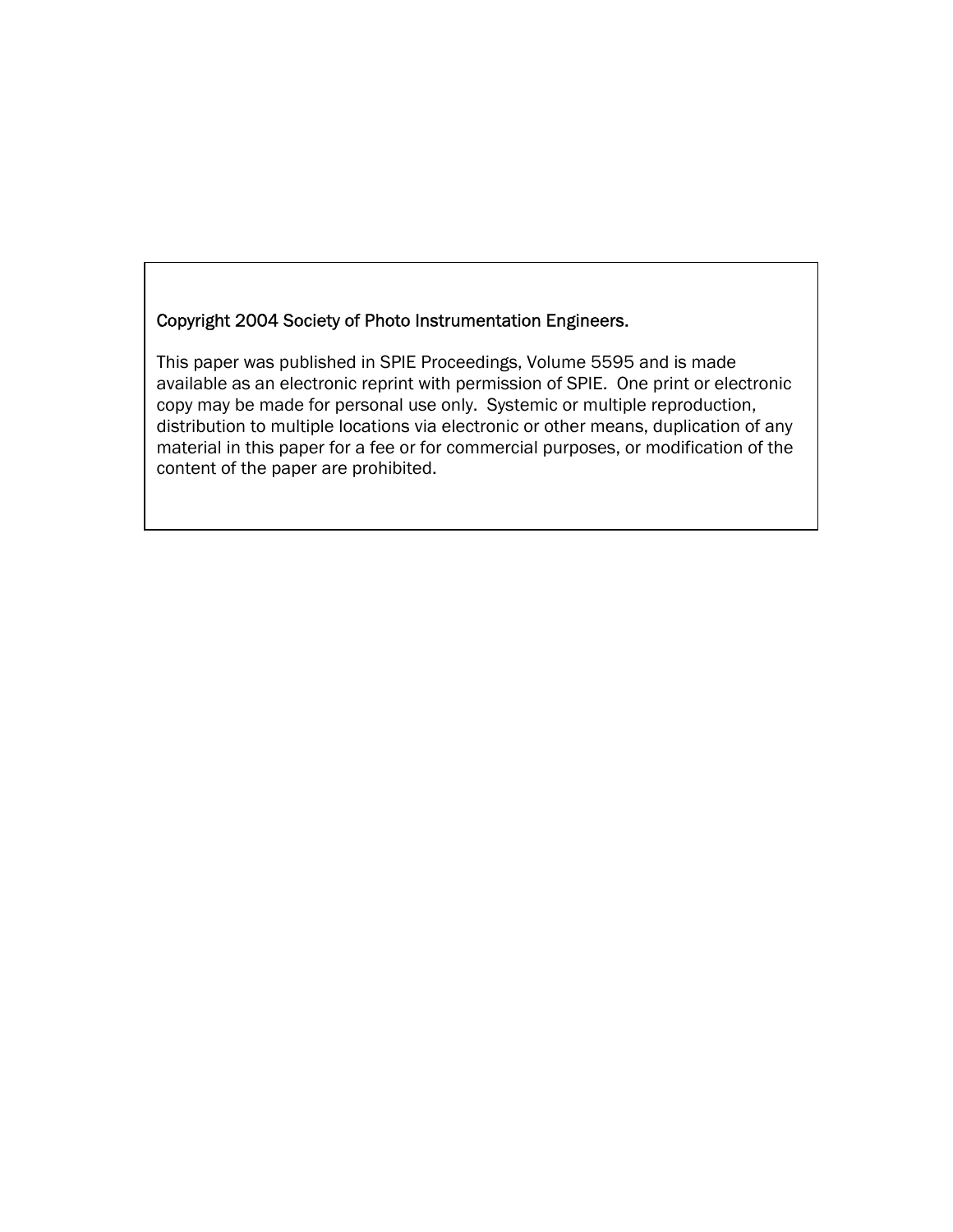# **Liquid crystal modulated optical CDMA in a fiber-based testbed**

Yijing Fu<sup>\*1</sup>, Frank Barnes<sup>1</sup>, Teresa Ewing<sup>2</sup>, Steven Serati<sup>2</sup>, and Xiao-Wei Xia<sup>2</sup>

<sup>1</sup>Department of Electrical Engineering and Optical Computing Systems Center Campus Box 525, University of Colorado, Boulder, CO 80309 2 Boulder Nonlinear Systems, Inc., 450 Courtney Way, Lafayette, CO 80026

\* Yijing.Fu@colorado.edu

# **ABSTRACT**

In recent years, optical CDMA systems have been proposed for multiple accesses to utilize the vast bandwidth available in optical fiber. Optical CDMA systems are believed to provide asynchronous access for each user in the system, which is especially suitable for usage in LAN. In this paper, we demonstrate a novel optical CDMA scheme in a fiber-based testbed. Using the liquid crystal spatial light modulator (SLM), we are able to construct a reconfigurable optical CDMA system suitable for fiber-optic networks. We address the code for each user in the spectrum domain by using a standard 4-f pulse shaping apparatus. Because of the low coherency of the light source we used in the system, we are able to modulate it in time domain without changing its frequency distribution significantly. We can reconfigure the network connection while keep the information bits un-influenced. Another merit of using analog liquid crystal device is that the transmissions of the different frequency components are analog controllable, we can get a uniform intensity distribution in frequency domain when the spectrum of the light source is not flat. Using the liquid crystal as a programmable optical modulator, the high polarization sensitivity of the components used in the system enables low crosstalk between different codes assigned to different users.

**Keywords:** Optical CDMA, LAN, fiber optical communication, liquid crystal, spatial light modulator

# **1. INTRODUCTION**

Optical CDMA  $1-4$  techniques have been proposed for multiple access networks to utilize the vast bandwidth available in optical fibers. In an O-CDMA scheme, signals from all transmitters are distributed to every receiver using a star coupler. Each user receives all transmitted information, but is able to extract the signal of one particular transmitter from a background of multi-user interference using prior knowledge of the coding employed. Encoding and decoding processes are performed in the optical domain, eliminating any slowdown associated with optical-electronic conversion required in an electronic-based coding technology, a key motivation behind much of the work in O-CDMA. O-CDMA systems are believed to provide asynchronous access for each user, which is especially suitable for usage in LAN (local area networks).<sup>5</sup> In contrast to optical TDMA, which needs stringent synchronization, optical CDMA is able to provide asynchronous access for users. Also optical CDMA has an advantage over WDMA, since it eliminates the need for a stable wavelength source and the need for ultrafast tunable sources and filters in future optical packet-switched networks.

One of the great challenges in designing O-CDMA systems is selecting a set of optical address codes that have low periodic cross-correlation. The bipolar  $({+1,-1})$  nature of the codes is essential to achieving low cross-correlations and low multiple access interference. In a previous paper,<sup>6</sup> we presented an incoherent and reconfigurable bipolar coding scheme, using liquid crystal (LC) Spatial Light Modulators (SLMs) to encode the power spectrum of a broadband source into bipolar Walsh codes for data modulation. The key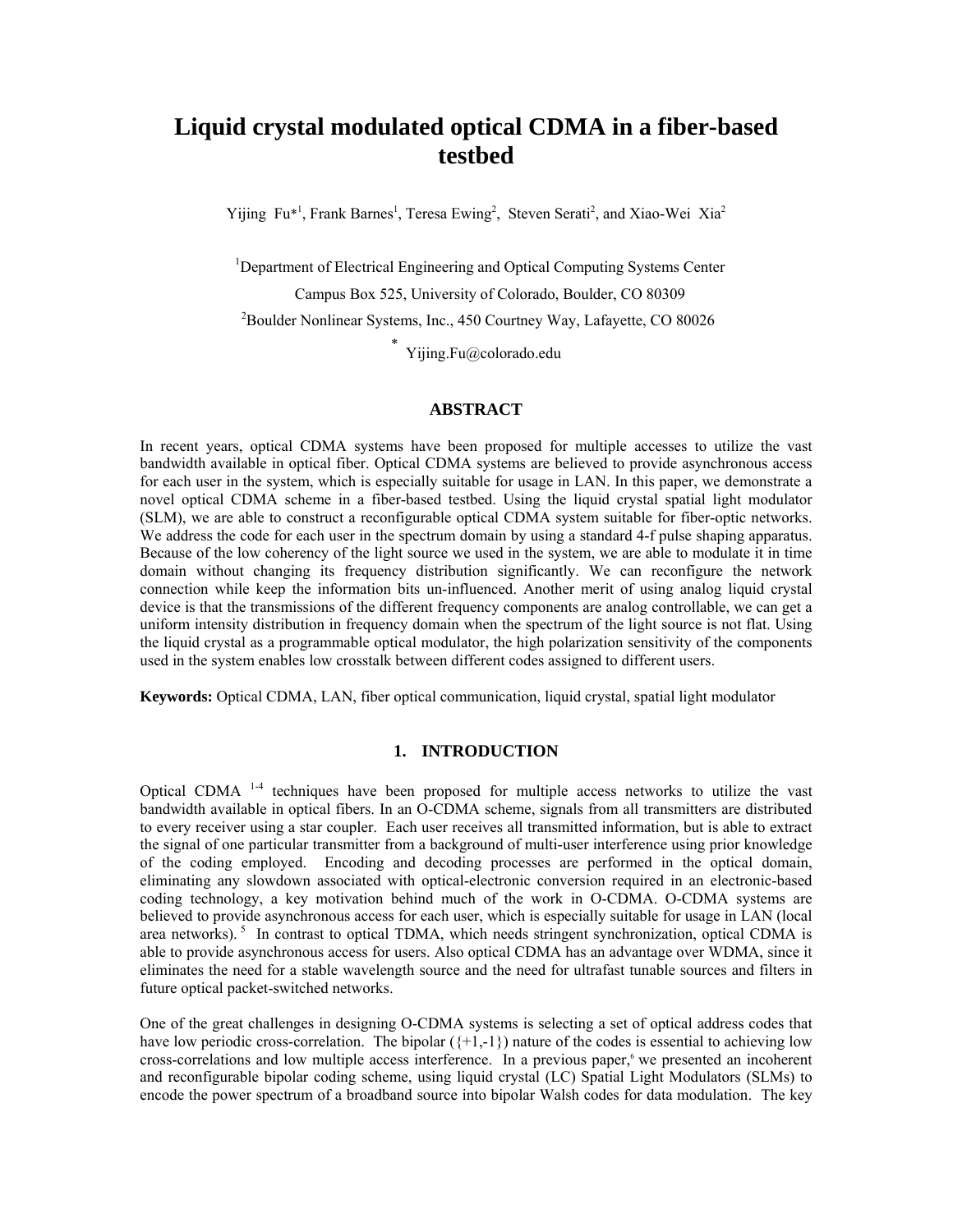to our system performance depends on constructing a decoder that implements a true bipolar correlation using only unipolar signals and intensity detection. This has been accomplished using two unipolar correlations, followed by a subtraction.<sup>74</sup> The zero-shift cross correlation of two bipolar codes X and Y can be shown to be:

$$
\Theta_{XY} = \sum_{i=0}^{N-1} X(i)Y(i) = \sum_{i=0}^{N-1} \Big[ U(i) - \overline{U}(i) \Big] V(i) - \overline{V}(i) \Big] = J \cdot K - J \cdot \overline{K} \,. \tag{1}
$$

where the bipolar code is represented with two unipolar codes as  $X(i) = U(i) - \overline{U}(i)$  and  $Y(i) = V(i) - \overline{V}(i)$ ;  $J = U \oplus \overline{U}$  and  $K = V \oplus \overline{V}$  are the unipolar supercodes, both of length 2N formed by concatenating a sequence code and its complement. The operations *J* ⋅ *K* and *J* ⋅  $\overline{K}$  are unipolar correlations and therefore can be performed optically.

In this paper, we present an incoherent and reconfigurable bipolar coding scheme based on a fiber testbed, using liquid crystal (LC) Spatial Light Modulators (SLMs). The usage of LC-SLM in the system provides reconfigurable codes assignment for each user. With high-speed nematic LC such as dual-frequency nematic LC material, the reconfiguration speed can be fast (sub-ms), which is an advantage for many applications. In addition, the non-uniform power spectrum of the broadband light source means the coding patterns are not uniform. By improving the uniformity of the power spectrum of the source, we are able to increase the code length, allowing more users to be supported. This is done by adjusting the intensity of each spectral chip independently via independent adjustment of the driving voltage for each pixel of the SLM.

#### **2. SPECTRUM ENCODING**

# **2.1 Implementation of Spectrum Encoding**

Figure 1 shows an encoder setup to encode a signal into spectral bipolar codes. We address the code for each user in the spectrum domain by using a standard 4-f pulse shaping apparatus, composed of two gratings at the outer focal plane of a telescope. Single-mode optical fibers with appropriate collimators are used on all the light ports. The 1.5-µm Super Luminescent Diode (SLD) fiber output beam amplified via an EDFA is collimated via a GRIN lens (GL1) and diffracted by the grating (G1). The diffracted beam is collimated by a cylindrical lens (L1) of focal length 70 mm (with focal point at the grating). The collimated beam passes through the liquid crystal SLM that is between two crossed polarizers (P1 and P2). The pixelated liquid crystal elements are designed such that each wavelength channel can be driven independently. The coded channels are focused by the output lens (L2) and recombined by the output grating (G2) into a single beam that is coupled to output fiber via a GRIN lens (GL2). By adjusting the polarization direction of P1 and P2, and the holding voltage of the SLM, which determines the LC phase delay, the encoding contrast can be optimized. The modulated spectrum power can also be flattened by addusting the driving voltages applied on each individual pixel of the SLM.

Figure 2(a) shows the original power spectrum (dashed) of a SLD amplified by an EDFA, and the modulated power spectrum (solid) when the LC-SLM strips are set to the coding pattern of alternative on and off driven with equal binary voltages. An un-flattened spectral code of {0101010110101010} is achieved due to the spectral profile of the SLD source. When the LC-SLM strips are modulated in an analog way, a uniformed (flattened) spectrum modulation (solid) is achieved as shown in figure 2(b), compared with the un-flattened spectrum (dotted). The uniformity of the coding spectrum is greatly improved, which will lead to better performance of the O-CDMA system.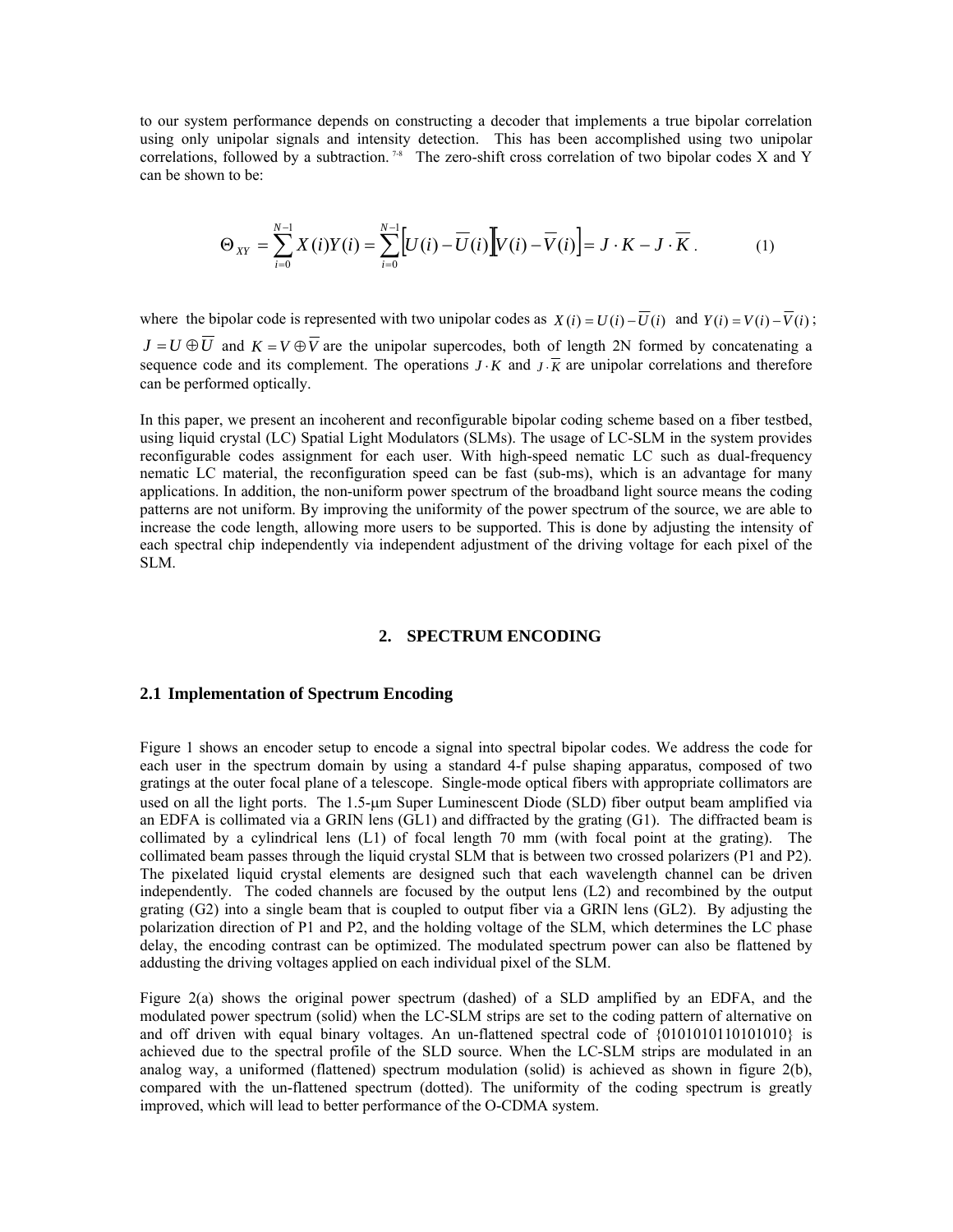

Fig. 1: Spectral encoding of the SLD spectrum via a SLM



Fig. 2: Original and modulated (un-flattened and flattened) power spectra of the EDFA amplified SLD via a SLM

# **2.2 Encoding System Analyses**

The light source we used in the system is a SLD amplified by an EDFA, the coherent length of this kind of the light source is only a few millimeters, and thus we need to develop a more general approach than the monochromatic one to analyze the system. We will utilize the mutual coherent function propagation in free space to analyze the transmission characteristic of the optical system.<sup>9</sup>

To describe the source plane and the image plane of the optical system, let  $Q_1(\xi_1, \eta_1)$ ,  $Q_2(\xi_2, \eta_2)$ represent two points on the source plane, and  $P_1(x_1, y_1)$ ,  $P_2(x_2, y_2)$  represent two points on the image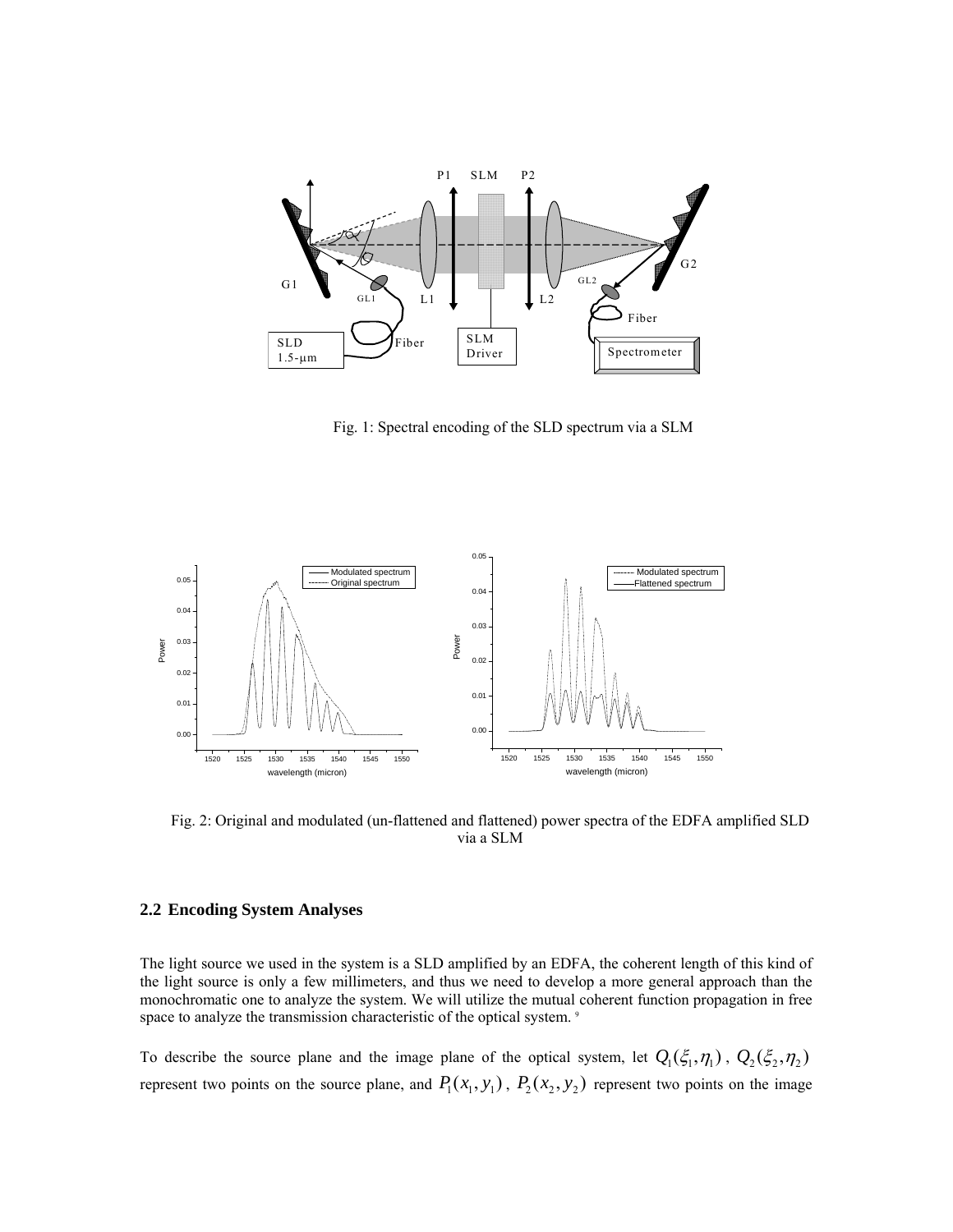plane, respectively. We also introduce two complex vectors  $X = \{x_1, y_1, ix_2, iy_2\}$  and  ${\rho} = {\xi_1, \eta_1, i \xi_2, i \eta_2}$  by defining the following:

$$
X\rho = x_1\xi_1 + y_1\eta_1 - x_2\xi_2 - y_2\eta_2
$$
  
\n
$$
X^2 = x_1^2 + y_1^2 - x_2^2 - y_2^2
$$
  
\n
$$
\rho^2 = \xi_1^2 + \eta_1^2 - \xi_2^2 - \eta_2^2
$$
\n(2)

The mutual spectral density *G* is the Fourier-transform of the mutual coherent function. The propagation of mutual spectral density between two planes in free space can be described as:  $9-10$ 

$$
G(X,\nu) = \frac{\nu^2}{c^2 z^2} \int G(\rho,\nu) \exp[\frac{i\pi\nu}{cz}(X-\rho)^2] d\rho , \qquad (3)
$$

where v is the frequency, c is the speed of light, and z is the propagation distance between two planes.

For the propagation of mutual spectral density in the scheme depicted in figure 1, let  $t_m(x, v)$  be the mask transfer function of the SLM and  $T_m(X, v) = t_m(x_1, v) t_m^*(x_2, v)$ , then the mutual spectral intensity at the output can be shown to be:

$$
G(\rho', \nu) = \frac{\nu^4}{c^4 F^4} \iint G_{in}(\beta \rho, \nu) \beta \exp(i \gamma \Omega(\xi_1 - \xi_2)) \exp(-i \frac{2\pi \nu}{cF} X \rho) T_m(X, \nu) \exp(-i \frac{2\pi \nu}{cF} X \rho') dX d\rho
$$
\n(4)

where F is the lens focal length, and the mutual coherent function of the incident beam can be written as:

$$
G_{in}(\rho, v) = \frac{2}{\Delta v_0 \sqrt{\pi}} \exp(-\frac{(v - v_0)^2}{(\Delta v)^2}) \frac{2P^0}{\pi r_v^2} \exp(-\frac{\xi_1^2 + \eta_1^2}{r_v^2}) \exp(\frac{\xi_2^2 + \eta_2^2}{r_v^2}) \quad , \text{(5)}
$$

using a simplified model of the incident beam satisfying Gaussian distribution written in the form of:

$$
u(\xi, \eta) = \sqrt{\frac{2P^0}{\pi r_v^2}} \exp(-\frac{\xi^2 + \eta^2}{r_v^2}),
$$
 (6)

while  $r_V$  is the radius of the incident light beam,  $P^0$  is the incident power,  $v_0$  is the central wavelength and  $\Delta v$  the bandwidth of the spectrum.

In the equation above, we also used the transfer function of an optical grating for a coherent wave field : <sup>10</sup>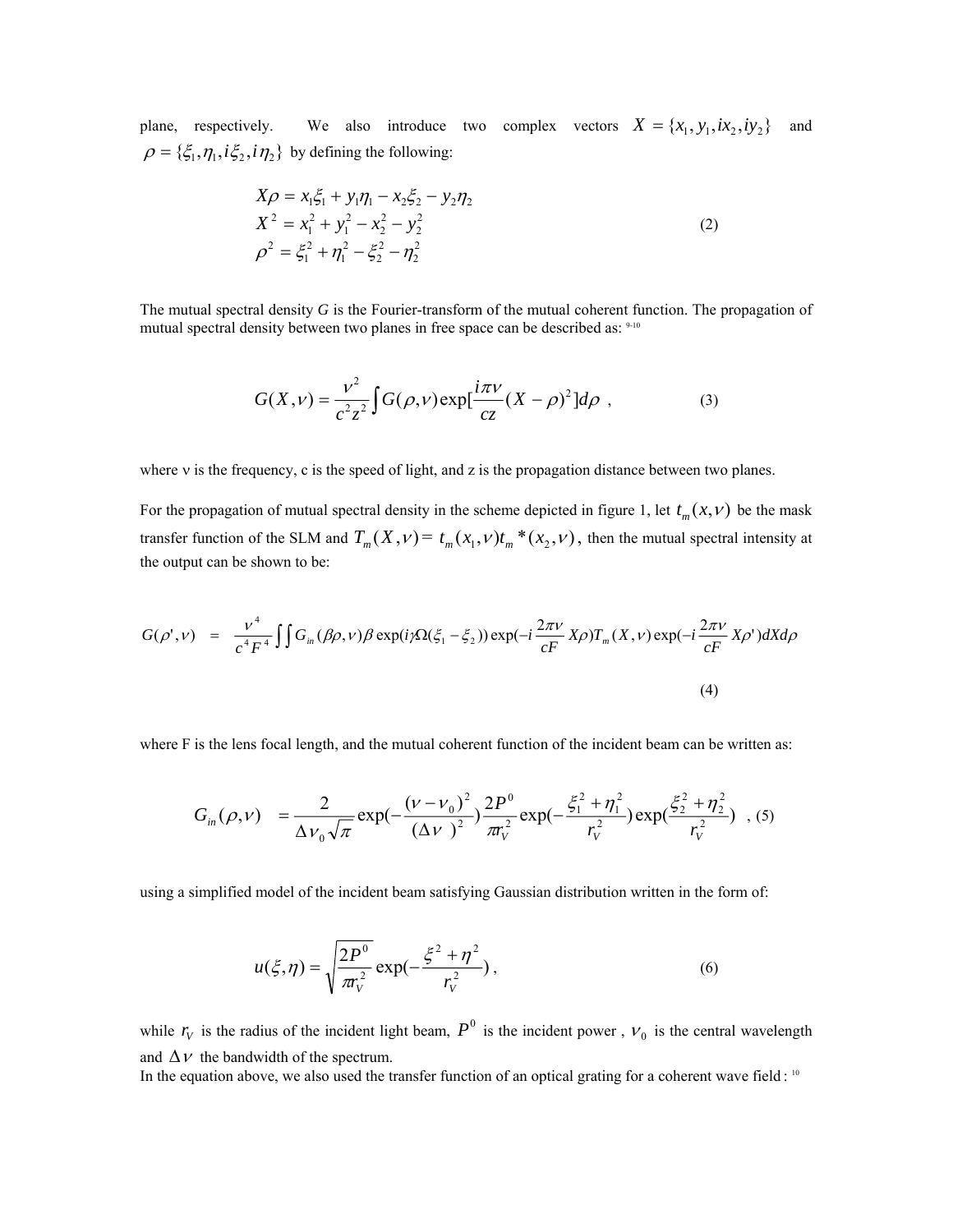$$
E_{out}(x,\omega) = \sqrt{\beta E_{in}(\beta x,\Omega) \exp(i\gamma \Omega x)}
$$
(7)

where:

$$
\beta = \cos(\theta_i)/\cos(\theta_d) \qquad \gamma = 2\pi/\overline{\omega}d\cos(\theta_d) \qquad \Omega = \omega - \overline{\omega}
$$

with  $\theta_i$  and  $\theta_d$  being the incident angle and the diffracted angle, respectively, and d the grating period,  $\omega$ the angular frequency,  $\overline{\omega}$  the central angular frequency.

We calculated the transmission efficiency for different wavelengths under different SLM pitch sizes. Figure 3 shows the results at SLM pitch sizes of 300 µm and 150 µm, respectively. The LC-SLM strips are set to the alternative on–and-off coding pattern, and the following parameters close to the experiment are used:

$$
v_0 = 1.53 \mu m
$$
  
\n
$$
\Delta v_0 = 10nm
$$
  
\n
$$
r_v = 2.5mm
$$
  
\n
$$
F = 70mm
$$
  
\n
$$
\theta_i = 62^\circ
$$



Fig. 3: Transmission characteristics of the encoding system: a): transmission at LC strip width = 300  $\mu$ m; b): transmission at LC strip width = 150  $\mu$ m

It can be seen that the modulation depth of the transmitted spectrum increases with the strip width of the LC-SLM. A good modulation extinction ratio can be achieved with a strip width of 300  $\mu$ m. In our experiments, we typically choose a large strip width of  $400 \mu m$ , to ensure good modulation of the power spectrum.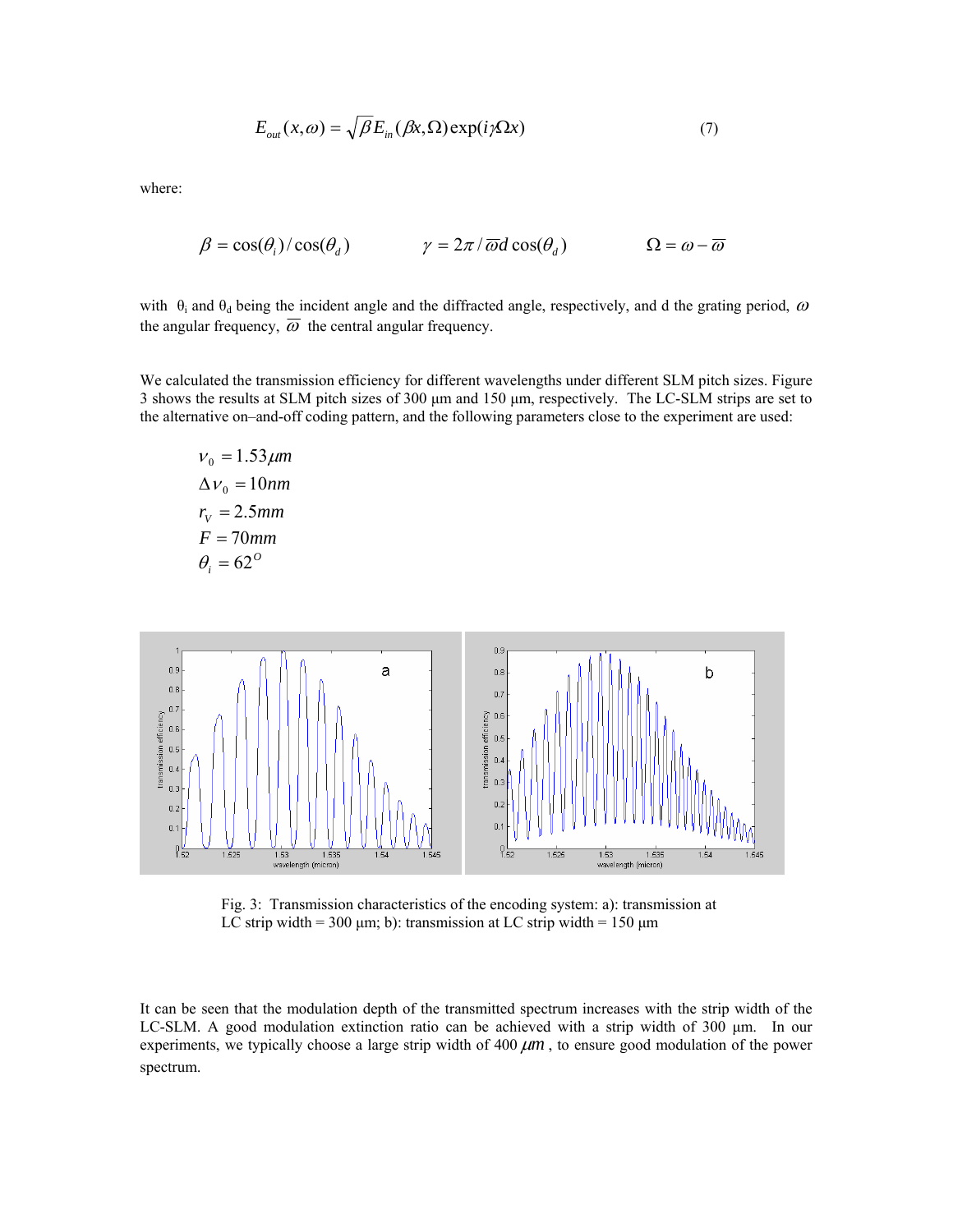#### **3. SPECTRUM DECODING**

We built a fiber-based spectrum encoder/decoder pair as shown in Figure 4. The power spectrum of the incoming light beam is divided into 16 slices, or chips, and encoded into J pattern by programming the onedimensional SLM1 as shown in Figure 2 for a code pattern of  $\{0101010110101010\}$ . The encoded power spectrum is coupled into a single-mode fiber by a collimation lens and then sent to the decoder via a fiber. The encoded light passes SLM2 with a pattern corresponding to K, the code selected for detection. With the polarization of J code being 45° to the axis (vertical) of SLM2, the transmitted light of SLM2 consists of two orthogonal components being +45° and –45° from the SLM2 axis and producing signals proportional to *J* ⋅ *K* and *J* ⋅  $\overline{K}$ , respectively. The two light components are rotated by a polarization rotator (PR) 45° to perpendicular and parallel polarization state. The beam is then focused by lens and diffracted by a grating into collimated beams. A polarization beam splitter (PBS) cube can then separate the two signals proportional to  $J \bullet K$  and  $J \bullet K$  into two beams. These two beams are coupled back into two fibers and measured by photo detectors. When a balanced detection method is used, the photodetector currents are subtracted from each other, and the resulting signal is proportional to the bipolar correlation  $\Theta_{XY}$  of Eq. (1).



Fig. 4: Fiber-based testbed for spectrum encoding and decoding.

In a local area network, the received signal will be a superposition of spectra corresponding to the entire set of active user's codes. Since the receiver is linear in optical power, the output will be a superposition of their correlations with the desired code. A sequence of signals from the desired user will produce large value  $\Theta_{XY}$  or  $-\Theta_{XY}$ . The interference between the desired user and other users is suppressed using bipolar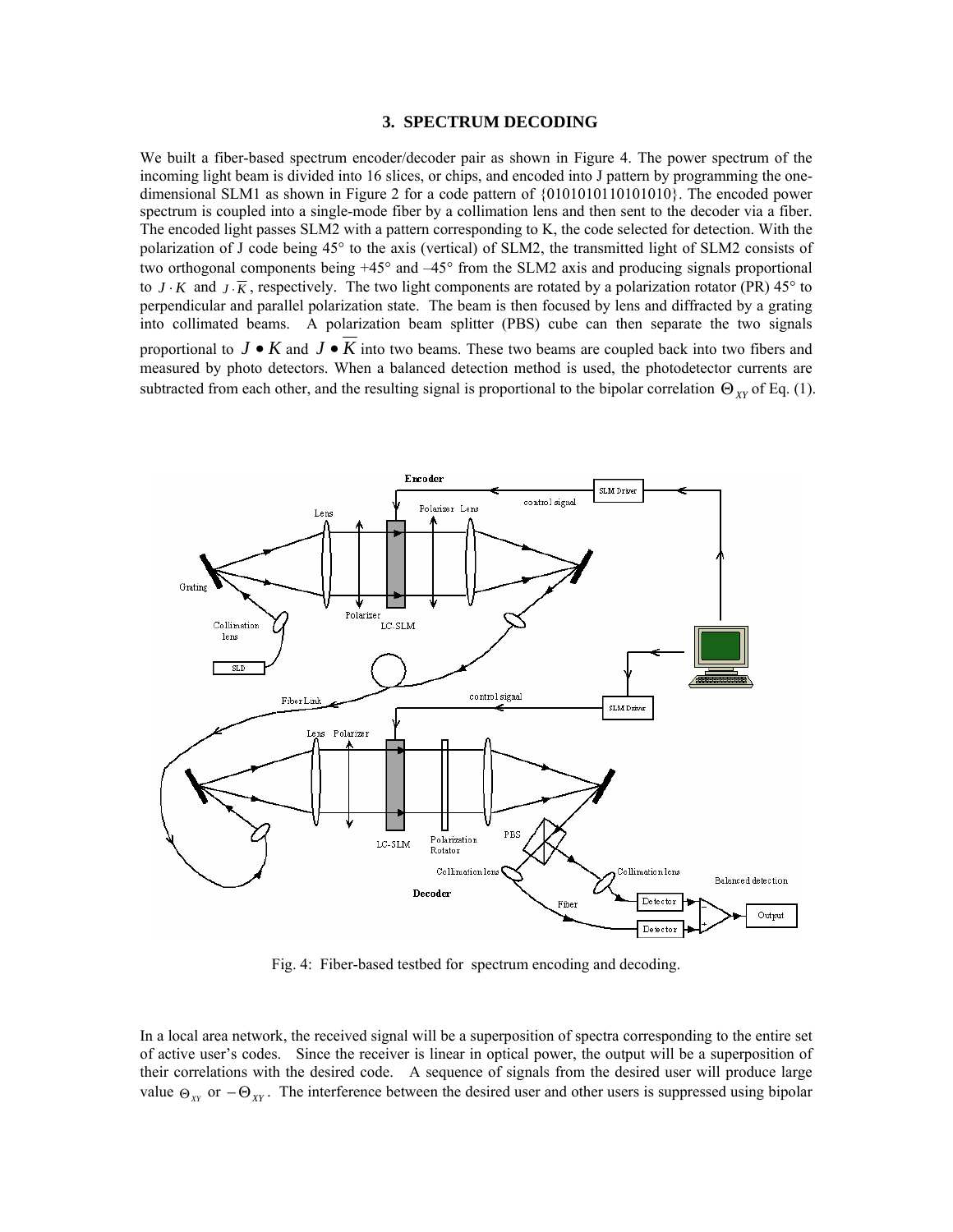codes to near zero, or very low magnitude as in Walsh or Gold codes. The high polarization selectivity of these bulk components coupled with the polarization rotation ability of liquid crystal elements makes switching possible with high extinction ratio and low crosstalk.

During the experiment, the two SLMs needed to be first aligned spatially with each other, to get the same modulation of the power spectrum. After the SLMs were aligned, the power difference of the two light components (i.e. correlation) was measured. Four orthogonal codes (and their conjugates) are chosen: *J*1={11001100 00110011}, *J*2={11110000 00001111}, *J*3={10011001 01100110}, *J*4={01010101 10101010} and their complex conjugates  $\overline{J}_1$ ,  $\overline{J}_2$ ,  $\overline{J}_3$ ,  $\overline{J}_4$ . The encoder SLM1 was fixed to code  $J_4$ , while the coding pattern of the decoder SLM2 varied to transmit any of the code sequences,  $J_1$ ,  $J_2$ ,  $J_3$ ,  $J_4$   $\overline{J}_1$ ,  $\overline{J}_2$   $\overline{J}_3$  and  $\overline{J}_4$ . Figure 5 shows the correlations between the codes that were measured for the encoder SLM1 set to *J*4 with the above single-user configuration. It can be seen that only when the matched codes *J*4 or *J* 4 is set for SLM2, the decoder responds with a large positive or negative correlation signal. Good contrast between the autocorrelation and cross correlation values shows that a binary information symbol can be recovered by an appropriate threshold operation, demonstrating the feasibility of encoding and decoding for this fiber-based optical array CDMA system.



Fig. 5: Measured correlation values of the codes. The encoder SLM1 pattern was fixed as J4, while the decoder SLM2 sent all the patterns sequentially (J1, J2, J3, J4 [1,2,3,4] and their complex conjugates [-1,- 2, -3, -4]).

# **4. CONCLUSION**

We have demonstrated a reconfigurable encoder-decoder system based on a fiber test-bed using liquid crystal spatial light modulators. A broadband Super Luminescent Diode source amplified by an EDFA has been spectrally encoded and decoded. The bipolar correlations of the codes are verified. Good contrast between the autocorrelation and cross correlation values shows that a binary information symbol can be recovered by an appropriate threshold operation.